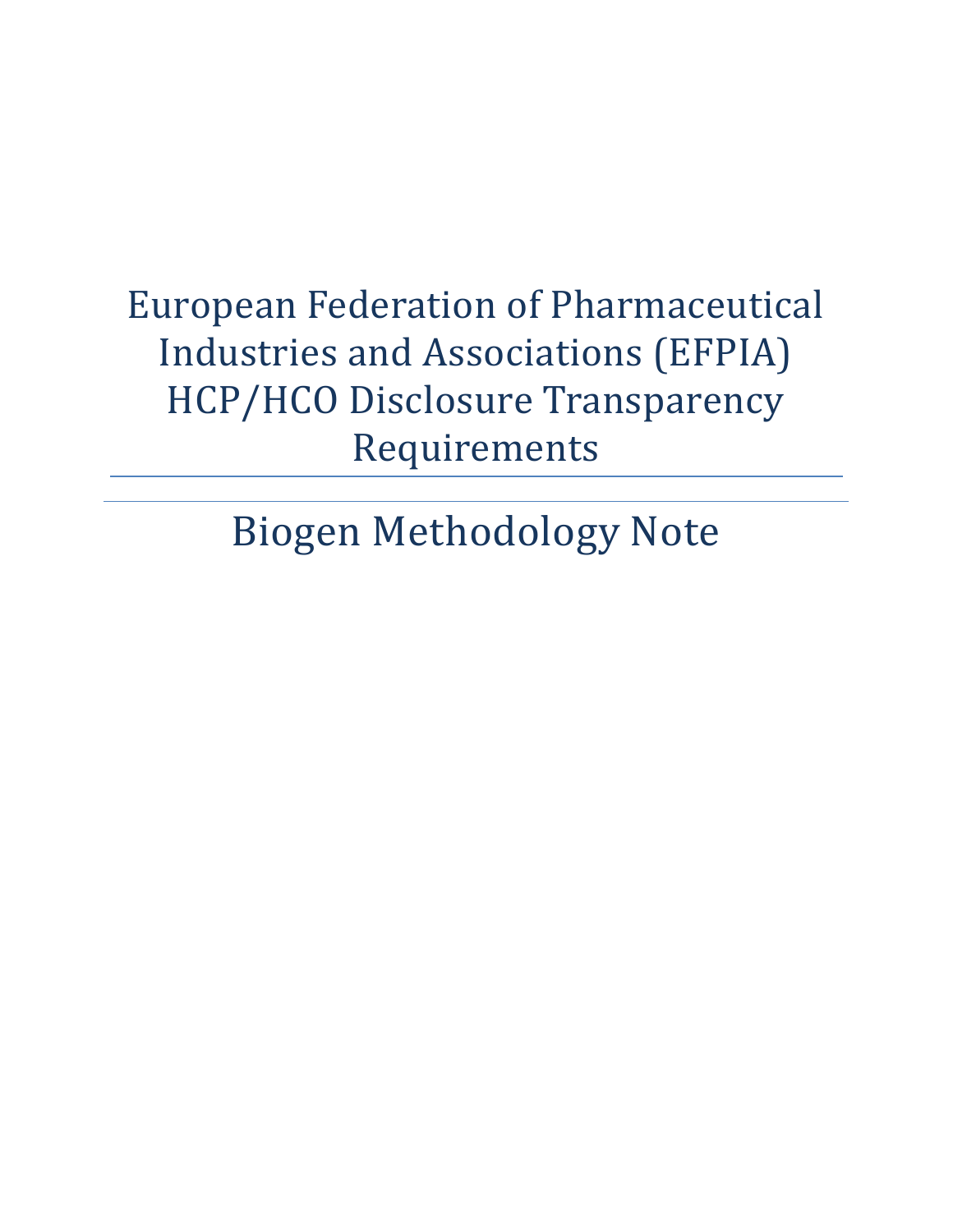## European Federation of Pharmaceutical Industries and Associations (EFPIA) HCP/HCO Disclosure Transparency Requirements - Biogen Methodology Note

## **Contents**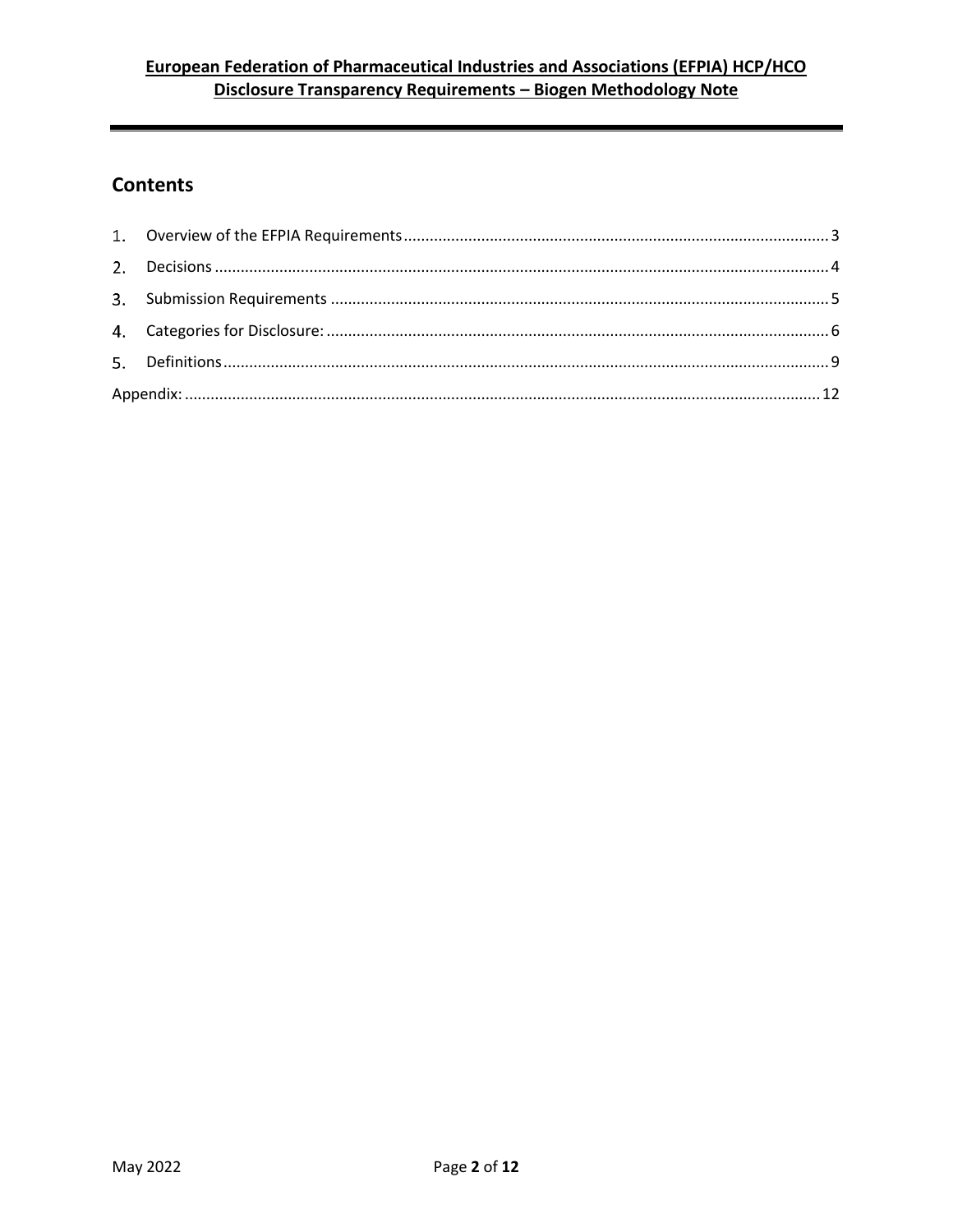## <span id="page-2-0"></span>**Overview of the EFPIA Requirements**

#### **European Federation of Pharmaceutical Industries and Associations (EFPIA):**

The European Federation of Pharmaceutical Industries and Associations (EFPIA) represents the pharmaceutical industry operating in Europe. Through its direct membership of 36 national associations, EFPIA is the voice on the EU scene of leading pharmaceutical companies committed to researching, developing and bringing to patients new medicines that will improve health and the quality of life around the world.

#### **The call for Transparency:**

EFPIA believes that interactions between the pharmaceutical industry and healthcare professionals have a profound and positive influence on the quality of patient treatment and the value of future research. At the same time, the integrity of the decision of a healthcare professional to prescribe a medicine is one of the pillars of the healthcare system. EFPIA recognizes that interactions between the industry and healthcare professionals can create the potential for conflicts of interest. Consequently, professional and industry associations, including EFPIA and its member associations, have adopted codes and guidelines to ensure that these interactions meet the high standards of integrity that patients, governments and other stakeholders expect.

In order to continue to be successful, self-regulation needs to respond to the evolving demands of society. In particular, there is a growing expectation that interactions between corporations and society are not only conducted with integrity but are also transparent. Following the EU Commission initiative on Ethics & Transparency in the pharmaceutical sector, a multi-stakeholders' platform – including, among others, EFPIA – has adopted a "List of Guiding Principles Promoting Good Governance in the Pharmaceutical Sector".

In line with these Guiding Principles, EFPIA believes that it is critical to the future success of the pharmaceutical industry to respond to society's heightened expectations. EFPIA has therefore decided that its existing Code on the Promotion of Prescription-Only Medicines to, and Interactions with, Healthcare Professionals and Relationships between the Pharmaceutical Industry and Patient Organizations should be supplemented by requirements for detailed disclosure regarding the nature and scale of the interactions between the industry and healthcare professionals and organisations. EFPIA hopes that, by taking this step, it can enable public scrutiny and understanding of these relationships and thus contribute to the confidence of stakeholders in the pharmaceutical industry.

#### **Countries in Scope:**

Countries with an EFPIA Member Association currently include the following 36 countries: Austria, Belgium, Bosnia & Herzegovina, Bulgaria, Croatia, Cyprus, Czech Republic, Denmark, Estonia, Finland, France, Germany, Greece, Hungary, Iceland, Ireland, Italy, Latvia, Lithuania, Macedonia, Malta, Netherlands, Norway, Poland, Portugal, Romania, Russia, Serbia, Slovakia, Slovenia, Spain, Sweden, Switzerland, Turkey, Ukraine, United Kingdom.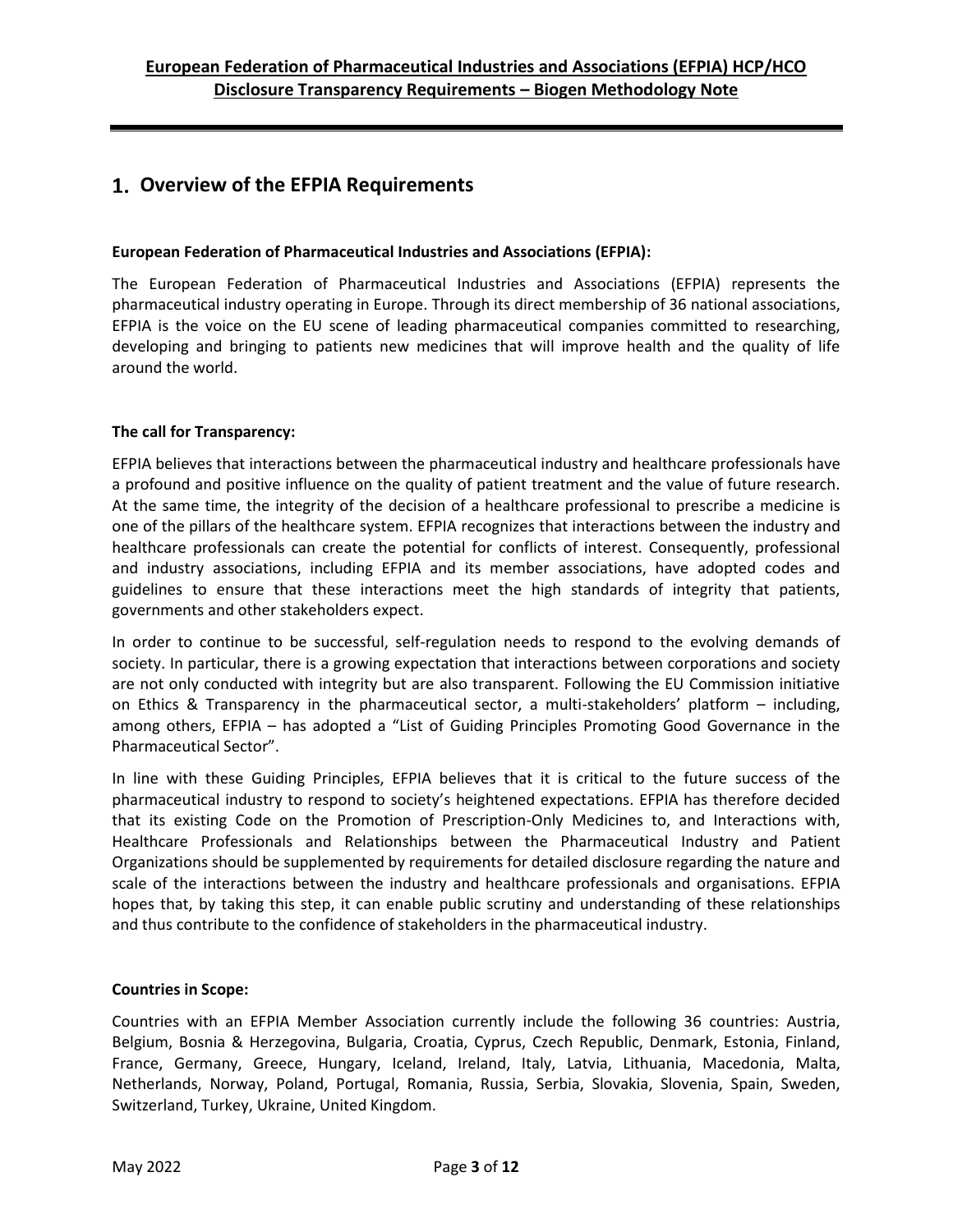## <span id="page-3-0"></span>2. Decisions

The purpose of this methodology note document is to provide generic and unified guidance on Biogenspecific decisions that explain the disclosure data. This document highlights the decisions that drive our collection, aggregation and reporting process. The specific individual country information whenever appropriate is included in the Appendix.

| Tax & VAT                               | All payments and transfers of value to be disclosed as gross value,<br>exclusive of taxes such as VAT and income tax, where possible.                                                                                                                                                                                                                                                                                                                                                                                                                                                                                                                                                                                                                                                                                                                                                                                                                                                                                                                                                                                                                                                                                                                                                                                                                                                                                                                                                                                        |
|-----------------------------------------|------------------------------------------------------------------------------------------------------------------------------------------------------------------------------------------------------------------------------------------------------------------------------------------------------------------------------------------------------------------------------------------------------------------------------------------------------------------------------------------------------------------------------------------------------------------------------------------------------------------------------------------------------------------------------------------------------------------------------------------------------------------------------------------------------------------------------------------------------------------------------------------------------------------------------------------------------------------------------------------------------------------------------------------------------------------------------------------------------------------------------------------------------------------------------------------------------------------------------------------------------------------------------------------------------------------------------------------------------------------------------------------------------------------------------------------------------------------------------------------------------------------------------|
| Consent                                 | Biogen is collecting consent at the first point of first engagement with all<br>HCPs and HCOs based on local requirements:<br>If consent is given for all engagements, Biogen will disclose<br>transfers of value to the HCP under the individual section of the<br>applicable disclosure report ("Disclosure Report").<br>If Biogen does not receive consent for all engagements, Biogen will<br>$\bullet$<br>default all transfers of value to the aggregate section of the<br>applicable Disclosure Report.<br>If the consent form is not returned to Biogen, Biogen will default<br>$\bullet$<br>all transfers of value to the aggregate section of the applicable<br>Disclosure Report.<br>Revoking of individual consent:<br>If an HCP or HCO revokes consent prior to publication of the data,<br>$\bullet$<br>Biogen will update the data and include the transfers of values for<br>the corresponding HCP or HCO, yet without identifying them, in<br>the aggregate section of the applicable Disclosure Report.<br>If an HCP or HCO revokes consent after publication of the data,<br>Biogen will remove personal data about transfers of value to the<br>corresponding HCP or HCO from the Disclosure Report at the latest<br>by the end of the month following the month in which Biogen<br>received notice of withdrawal of consent, and will update the<br>transfers of values for the corresponding HCP or HCO, yet without<br>identifying them, in the aggregate section of applicable Disclosure<br>Report. |
| <b>Currency</b>                         | All payments and transfers of value will be disclosed in local currency. If a<br>payment is captured in another currency, it will be converted into local<br>country currency based on the date at which the transfer of value occurred<br>and corresponding daily exchange rate.                                                                                                                                                                                                                                                                                                                                                                                                                                                                                                                                                                                                                                                                                                                                                                                                                                                                                                                                                                                                                                                                                                                                                                                                                                            |
| <b>Transfer of values</b><br>correction | HCPs or HCOs may request correction of published transfers of values that<br>are found to be incorrect. In these cases, Biogen will correct and re-publish                                                                                                                                                                                                                                                                                                                                                                                                                                                                                                                                                                                                                                                                                                                                                                                                                                                                                                                                                                                                                                                                                                                                                                                                                                                                                                                                                                   |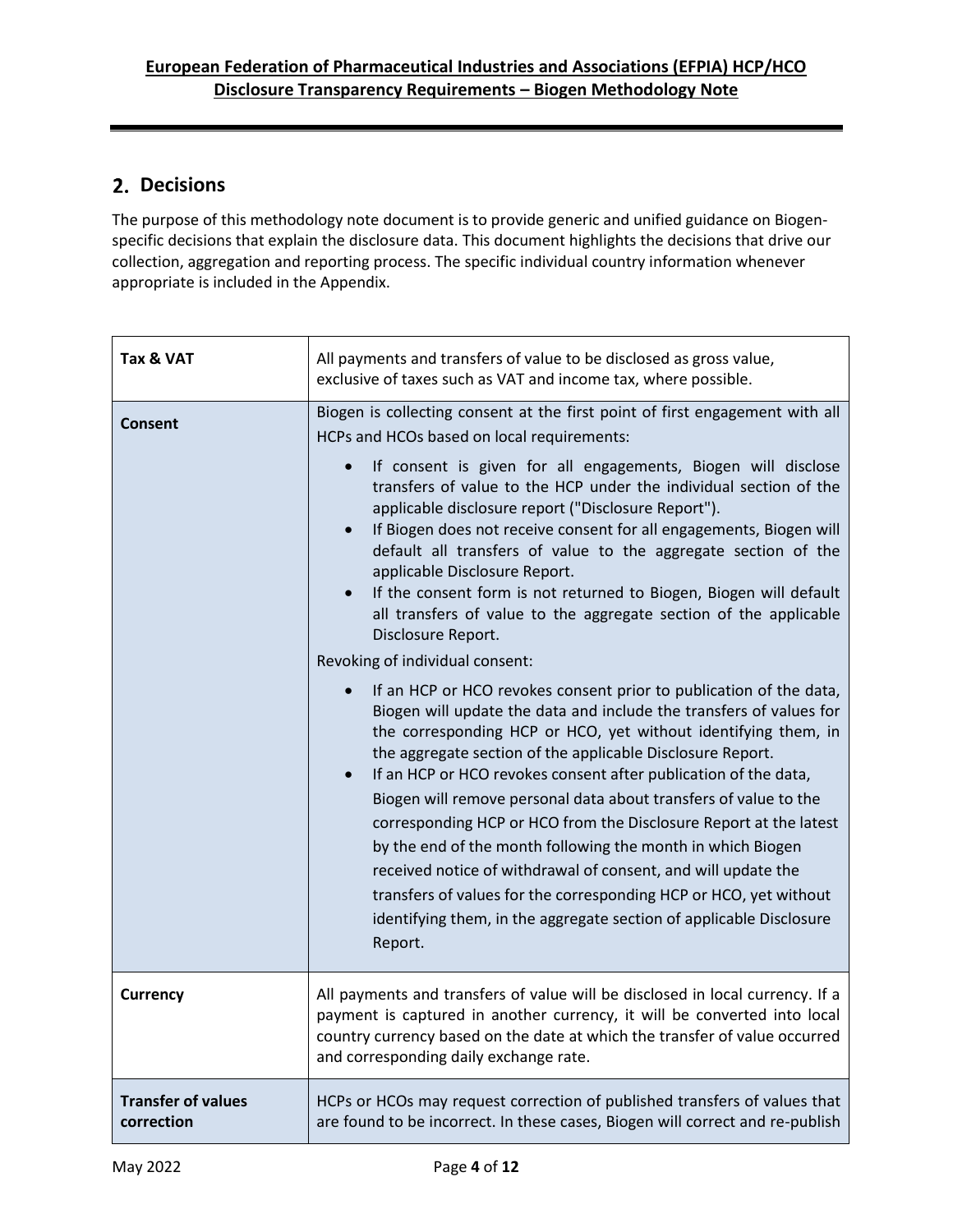## **European Federation of Pharmaceutical Industries and Associations (EFPIA) HCP/HCO Disclosure Transparency Requirements – Biogen Methodology Note**

|                                                                                                      | these transfers of values.                                                                                                                                                                                                                                                                                                                                                                                                                                                                                                        |
|------------------------------------------------------------------------------------------------------|-----------------------------------------------------------------------------------------------------------------------------------------------------------------------------------------------------------------------------------------------------------------------------------------------------------------------------------------------------------------------------------------------------------------------------------------------------------------------------------------------------------------------------------|
| <b>Transfer of Value Dates</b>                                                                       | Biogen will disclose payments and transfers of value based on the date the<br>payment or transfers of value occurred as follows:<br>For direct payments (all Fees to HCPs and HCOs, Sponsorships,<br>Grants & Donations): the transfer of value date is the date of the<br>wire transfer to the recipient as opposed to the date of the event<br>For other transfers of value (Travel & Accommodation): the<br>$\bullet$<br>transfer of value date is the start date of the event or the date the<br>transfer of value took place |
| <b>Events that are cancelled</b><br>or HCP does not<br>participate                                   | Biogen will attribute the transfers of value that is incurred and can be<br>reasonably associated to the HCP. In the circumstances when a flight or<br>accommodation is booked but the event is cancelled or HCP does not<br>attend, no transfer of value will be attributed to that HCP.                                                                                                                                                                                                                                         |
| <b>Disclosure of cross-</b><br>border Transfers of<br>Value                                          | Transfers of Value to a HCP / HCO whose practice, professional address or<br>place of incorporation is in Europe, are required to be disclosed in the<br>country where the recipient has its principal practice.                                                                                                                                                                                                                                                                                                                  |
| <b>Reporting of HCPs in</b><br><b>Countries where Biogen</b><br>does not have an<br><b>Affiliate</b> | Where there are transfers of value to European HCP's in countries where<br>there is not a Biogen presence; disclosure will be made on the<br>Headquarters website.                                                                                                                                                                                                                                                                                                                                                                |
| Language                                                                                             | Disclosure shall be made in language prescribed in the national code and<br>can be made available in English.                                                                                                                                                                                                                                                                                                                                                                                                                     |
| <b>Local Identifiers</b>                                                                             | Biogen will disclose the "Country Unique Identifier" for HCPs and/or HCOs<br>where the local code has mandated the population of this data point                                                                                                                                                                                                                                                                                                                                                                                  |
| <b>Disclosure of Recipient</b>                                                                       | Biogen will disclose the entity or the legal person to whom we transferred<br>the value except in the circumstance when a transfer of value is made to a<br>HCO for a registration fee or travel expenses related to attending a<br>congress or symposia. In those situations, we will report the HCP whom we<br>consider the beneficiary of the transfer of value.                                                                                                                                                               |

## <span id="page-4-0"></span>**Submission Requirements**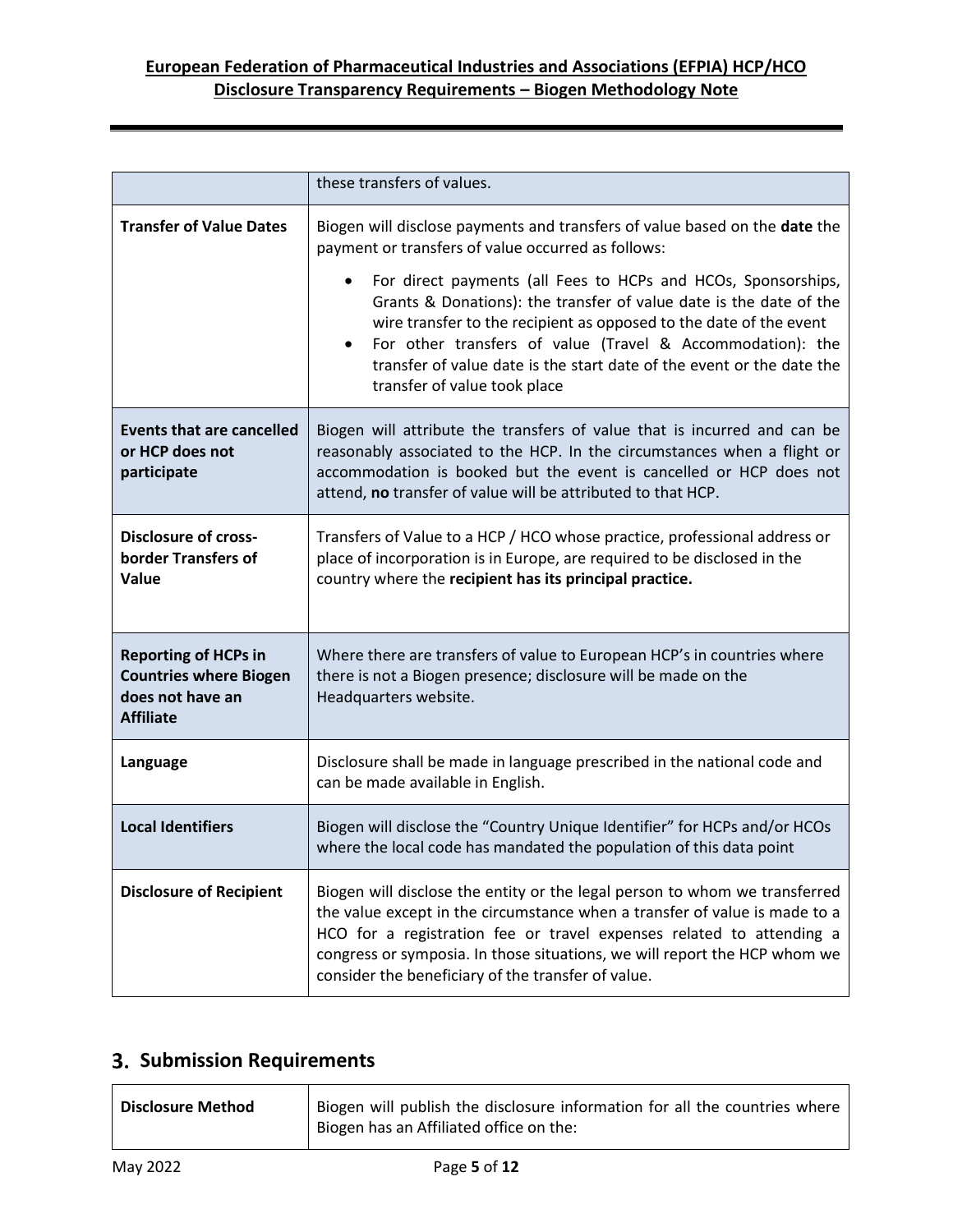|                                                     | <b>Biogen Transparency website</b>                                                                                                                                                                                                                                                                                                                                                                                                                        |
|-----------------------------------------------------|-----------------------------------------------------------------------------------------------------------------------------------------------------------------------------------------------------------------------------------------------------------------------------------------------------------------------------------------------------------------------------------------------------------------------------------------------------------|
|                                                     | Biogen will also publish the disclosure information on the local Association<br>website/central registry wherever such local country requirement exists.                                                                                                                                                                                                                                                                                                  |
|                                                     | Biogen will publish for all other countries in scope of EFPIA where they do<br>not have an Affiliate on the Biogen Headquarters website located in Baar,<br>Switzerland.                                                                                                                                                                                                                                                                                  |
| <b>Disclosure Period</b>                            | Each reporting period shall cover a full calendar year.                                                                                                                                                                                                                                                                                                                                                                                                   |
| <b>Timing of Disclosure</b>                         | May 31 <sup>st</sup> unless local Association sets a specific date.                                                                                                                                                                                                                                                                                                                                                                                       |
| <b>Public Disclosure</b><br><b>Retention Period</b> | Per the guidance from EFPIA, Biogen will ensure that the information<br>disclosed shall be required to remain in the public domain for a minimum<br>of 3 years after such information is disclosed in accordance with the<br>disclosure method unless, in each case:<br>A shorter period is required under applicable national data privacy<br>or other laws or regulations; or<br>The recipient's consent relating to a specific disclosure, if required |
|                                                     | by applicable national law or regulation, has been revoked.                                                                                                                                                                                                                                                                                                                                                                                               |
| Documentation &<br><b>Records Retention</b>         | Per the guidance from EFPIA, Biogen will ensure that all the transfers of<br>value required to be disclosed must be documented and retained for a<br>minimum of 5 years after the end of the relevant reporting period, unless a<br>shorter period is required under applicable national data privacy or other<br>laws or regulations.                                                                                                                    |

## <span id="page-5-0"></span>**Categories for Disclosure:**

| <b>Description</b>                                                        | <b>Types of Transfer of Value Included to HCPs/HCOs</b>                                                                                                                                                                                                                            |
|---------------------------------------------------------------------------|------------------------------------------------------------------------------------------------------------------------------------------------------------------------------------------------------------------------------------------------------------------------------------|
| <b>Donations and Grants to</b><br>HCO's                                   | Donations and Grants to HCO's that support healthcare including<br>donations, grants and benefits in kind to institutions, organizations or<br>associations that are comprised of HCP's and/or that provide<br>healthcare.                                                         |
| <b>Research &amp; Development</b><br>(Disclosed at an aggregate<br>level) | Research and Development transfer of values to HCPs/HCOs associated<br>with:<br>Non-clinical (Good Laboratory Practice (GLP)<br>$\bullet$<br>Clinical trials in Phase I to Phase IV<br>$\bullet$<br>Investigator sponsored studies<br>$\bullet$<br>Non-interventional studies<br>٠ |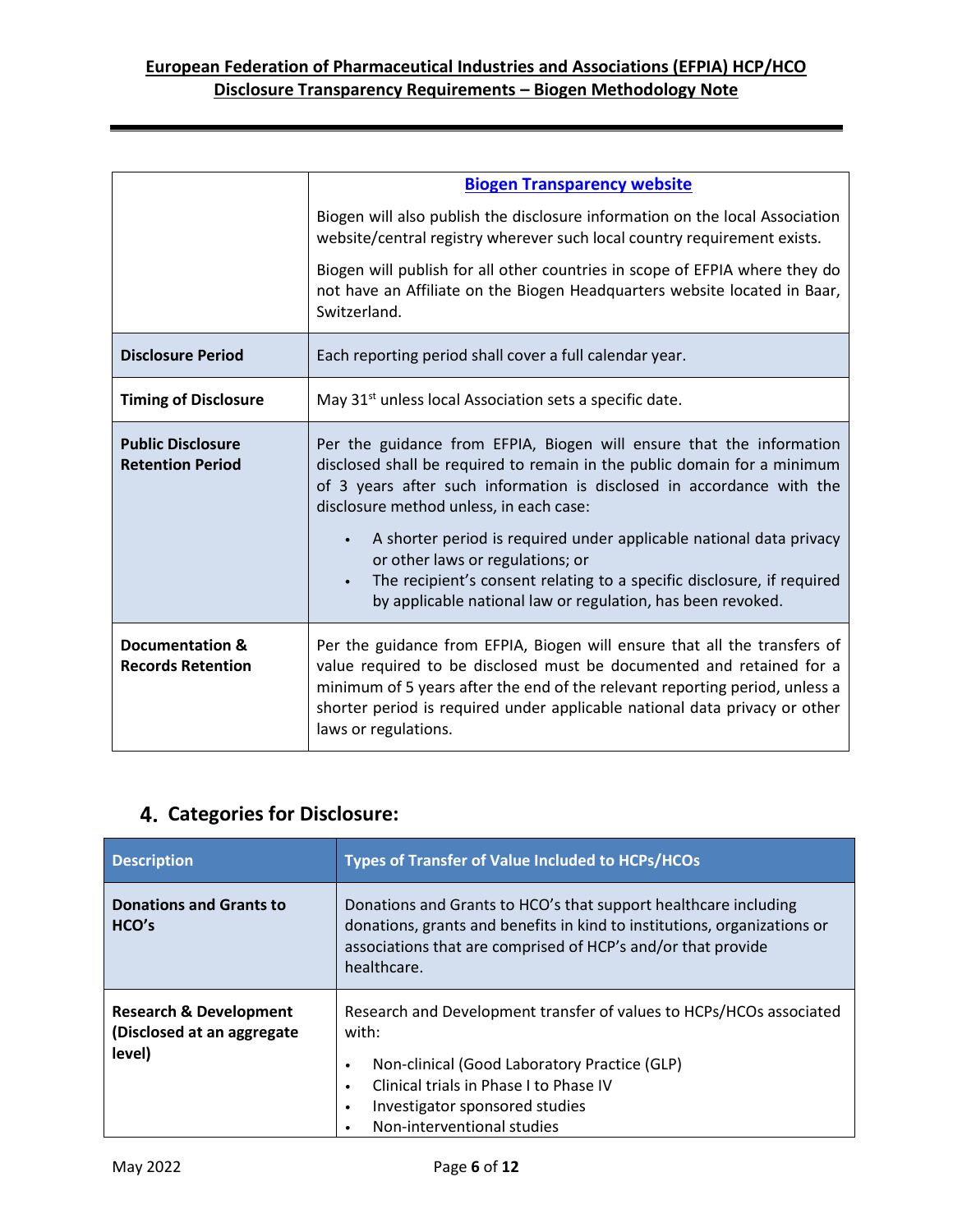| <b>Description</b>                                                                | <b>Types of Transfer of Value Included to HCPs/HCOs</b>                                                                                                                                                                                                                                                                                                                                                                                                                                     |
|-----------------------------------------------------------------------------------|---------------------------------------------------------------------------------------------------------------------------------------------------------------------------------------------------------------------------------------------------------------------------------------------------------------------------------------------------------------------------------------------------------------------------------------------------------------------------------------------|
| <b>Contribution to costs of</b><br>Events (as per HCP Code):                      | Events include all scientific professional meetings, congresses,<br>conferences, symposia and other similar events.                                                                                                                                                                                                                                                                                                                                                                         |
| Sponsorship<br>1.<br>agreements                                                   | Sponsorships with HCOs/third party appointed by an HCO to manage an<br>Event.<br>Examples:<br>Rent of booths at an event<br>Advertisement space (in paper, electronic or other format)<br>٠<br>Satellite symposia at a Congress<br>٠<br>Sponsoring of speakers/faculty<br>$\bullet$<br>Drinks or meals provided by the organisers (included in the<br>"Sponsorship Agreement")<br>Courses provided by an HCO (where the Member Company<br>does not select the individual HCPs participating |
| <b>Contribution to cost of</b><br>Events:<br>1. Registration Fees                 | Registrations fees related to attending a Congress or Symposia.<br>Note: Not applicable for Sweden.                                                                                                                                                                                                                                                                                                                                                                                         |
| <b>Contribution to costs of</b><br>Events:<br>2. Travel &<br><b>Accommodation</b> | Travel in relation to attending a Congress or Symposia.<br>$\bullet$<br>Accommodation in relation to attending a Congress or Symposia.<br>$\bullet$<br>Example:<br>Fees for airfare, train, boat or ferry (incl. booking fees)<br>Car rental, car services, taxi transfers<br>$\bullet$<br>Parking fees<br>$\bullet$<br>Petrol<br><b>Tolls</b><br>Etc.<br>Note: Not applicable for Sweden.                                                                                                  |
| Fee for service and<br>consultancy:<br>1. Fees                                    | Transfers of value resulting from or related to contracts between<br>Member Companies and institutions, organisations, associations or<br>HCPs under which such institutions, organisation, association or HCPs<br>provide any type of services to a Member Company or any other type<br>of funding not covered in the previous categories.<br>Examples:<br>Speaker fees<br>Speaker training<br><b>Medical writing</b>                                                                      |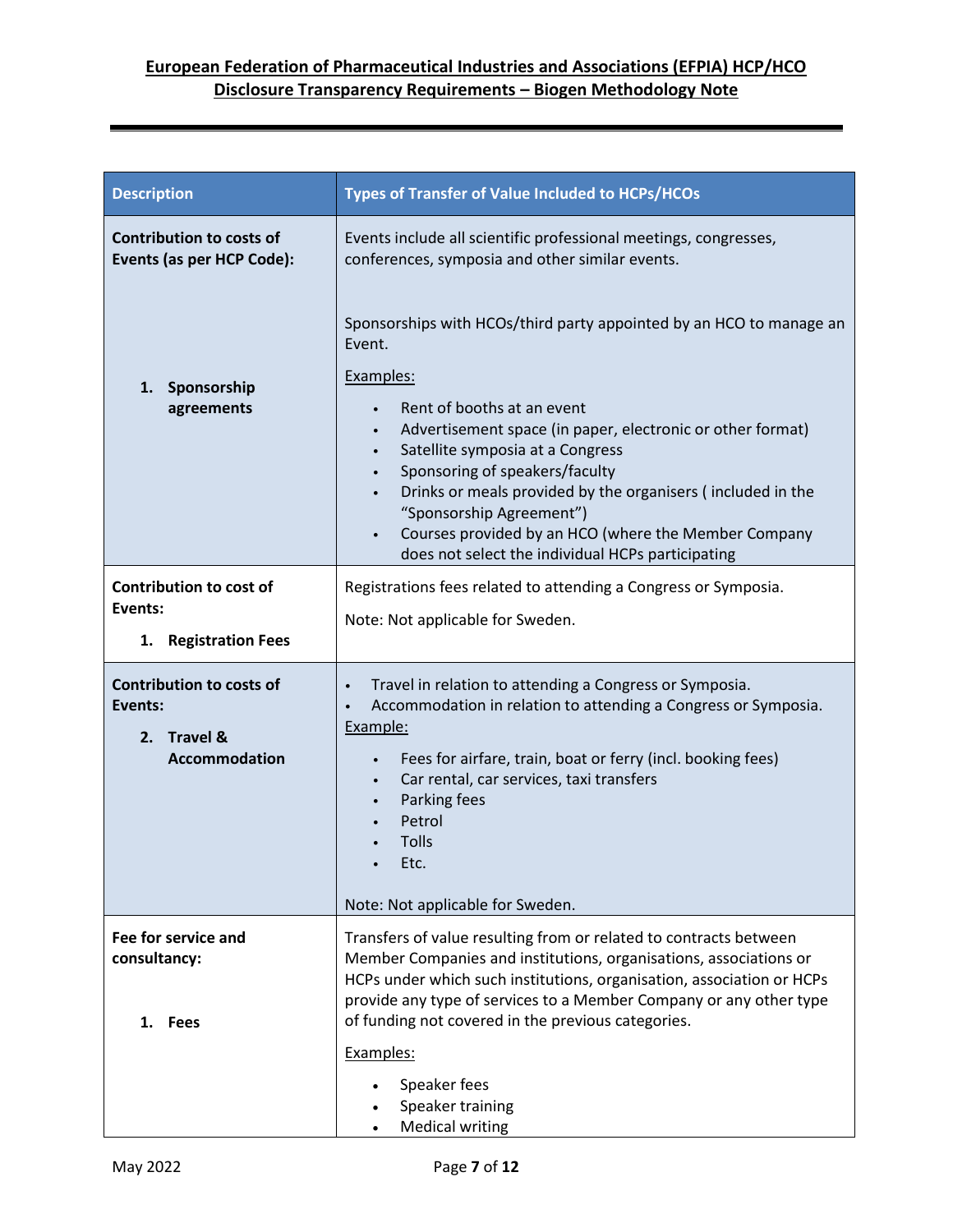| <b>Description</b>                                                                                                        | <b>Types of Transfer of Value Included to HCPs/HCOs</b>                                                                                                                                                                                                                                                                                                                                            |
|---------------------------------------------------------------------------------------------------------------------------|----------------------------------------------------------------------------------------------------------------------------------------------------------------------------------------------------------------------------------------------------------------------------------------------------------------------------------------------------------------------------------------------------|
|                                                                                                                           | Data analysis<br>$\bullet$<br>Development of education materials<br>$\bullet$<br><b>General Consulting/Advising</b>                                                                                                                                                                                                                                                                                |
| Fee for service and<br>consultancy:<br>2. Related expenses<br>agreed in the fee for<br>service or consultancy<br>contract | Related expenses agreed in the fee for service or consultancy contract:<br>Example:<br>Fees for airfare, train, boat or ferry (incl. booking fees)<br>$\bullet$<br>Car rental, car services, taxi transfers<br>$\bullet$<br>Parking fees<br>$\bullet$<br>Petrol<br>Tolls<br>Etc.<br>Note: Meals that are part of a reimbursement to a HCP will be included<br>in the Travel & Accommodation amount |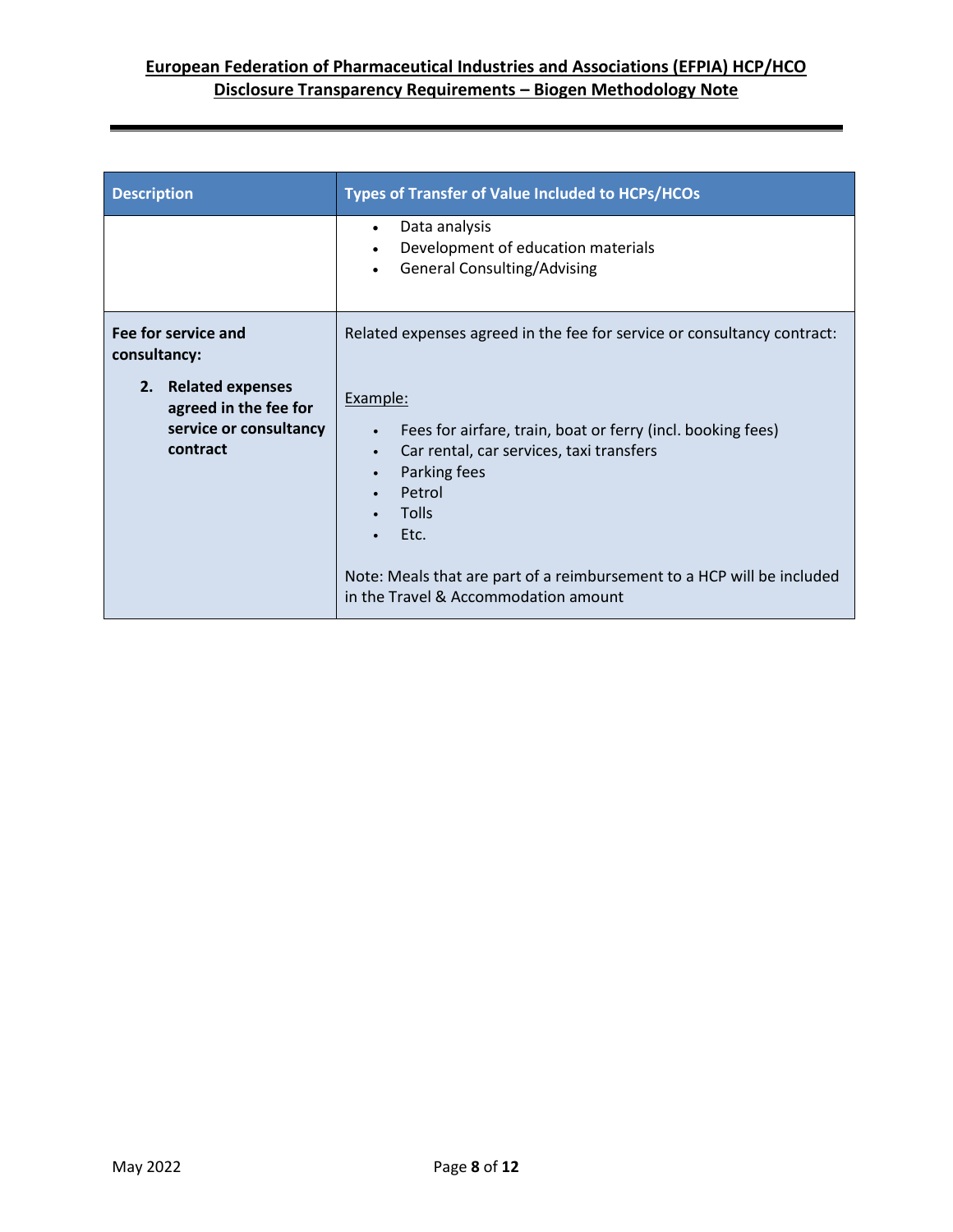## <span id="page-8-0"></span>**Definitions**

#### **HCO**

Any legal person (i) that is a healthcare, medical or scientific association or organisation (irrespective of the legal or organisational form) such as a hospital, clinic, foundation, university or other teaching institution or learned society (except for patient organizations within the scope of the PO Code) whose business address, place of incorporation or primary place of operation is in Europe or (ii) through which one or more HCPs provide services. Per guidance from local Associations in some countries, if the personal name of the HCP is contained in the name of the legal entity, namely "self-incorporated HCP", then the HCO will be considered a HCP for consent and disclosure purposes.

#### **HCP**

Any natural person that is a member of the medical, dental, pharmacy or nursing professions or any other person who, in the course of his or her professional activities, may prescribe, purchase, supply, recommend or administer a medicinal product and whose primary practice, principal professional address or place of incorporation is in Europe. For the avoidance of doubt, the definition of HCP per the EFPIA Code includes: (i) any official or employee of a government agency or other organisation (whether in the public or private sector) that may prescribe, purchase, supply or administer medicinal products and (ii) any employee of a Member Company whose primary occupation is that of a practising HCP, but excludes (x) all other employees of a Member Company and (y) a wholesaler or distributor of medicinal products, and subject to local requirements.

#### **PO** (Patient Organization)

Non-for-profit legal person/entity (including the umbrella organisation to which it belongs), mainly composed of patients and/or caregivers, that represents and/or supports the needs of patients and/or caregivers and which business address, place of incorporation or primary place of operation is in Europe.

Note: Sweden has a separate disclosure process for engagements with Patient Organizations, please visi[t www.lif.se](http://www.lif.se/) for more information.

#### **Donations and Grants**

Collectively, means those donations and grants (either cash or benefits in kind) within the scope of EFPIA Code.

#### **Events**

All promotional, scientific or professional meetings, congresses, conferences, symposia, and other similar events (including, but not limited to, advisory board meetings, visits to research or manufacturing facilities, and planning, training or investigator meetings for clinical trials and noninterventional studies) (each, an "**Event**") organised or sponsored by or on behalf of a company.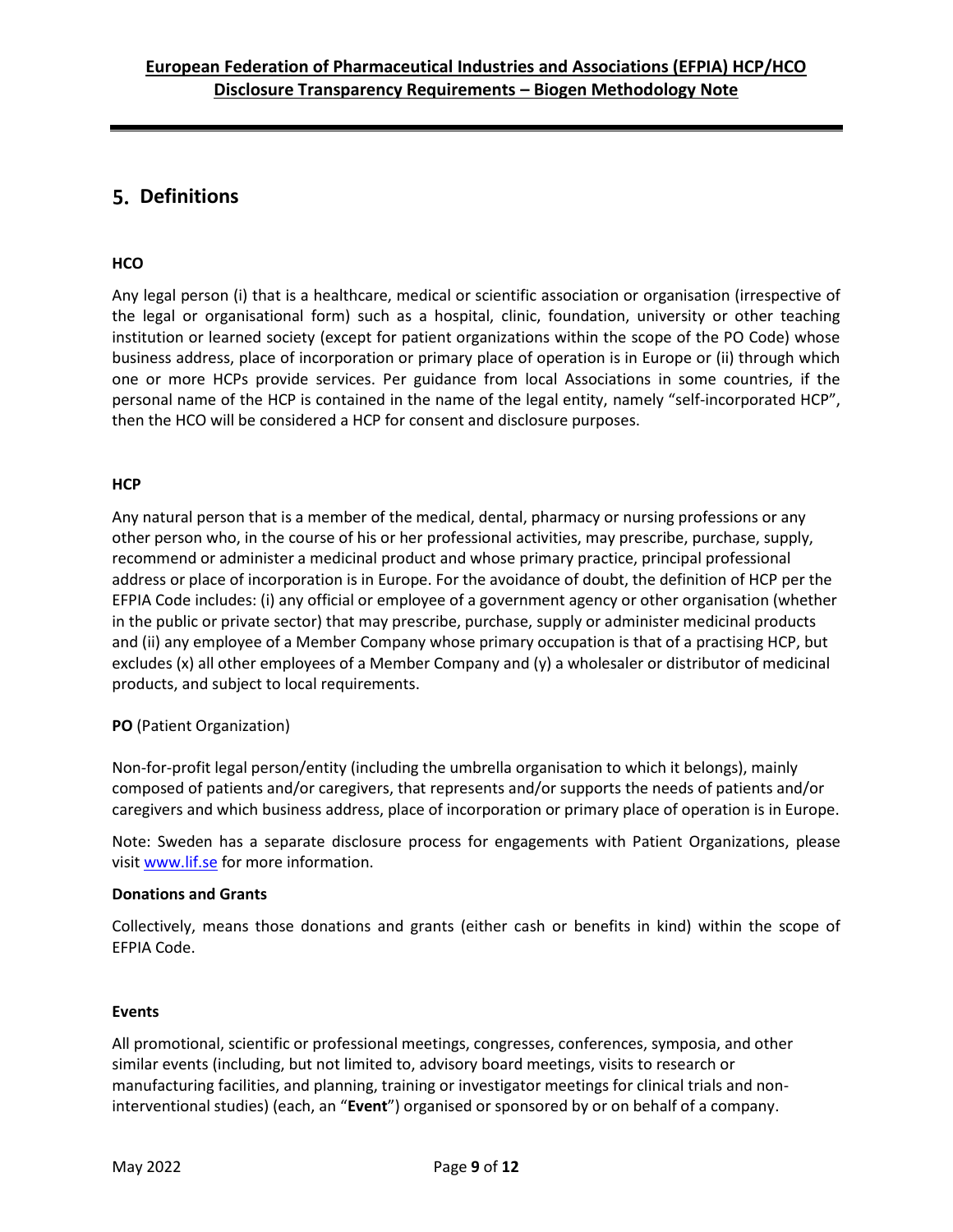#### **HCP Code**

EFPIA Code on the Promotion of Prescription-Only Medicines to, and Interactions with, Healthcare Professionals, adopted by the EFPIA Board on 22<sup>nd</sup> March 2019 and ratified by the EFPIA Statutory General Assembly on 27<sup>th</sup> June 2019, and as may be amended, supplemented or modified from time to time.

#### **Medicinal Products**

(a) Any substance or combination of substances presented as having properties for treating or preventing disease in human beings; or (b) any substance or combination of substances which may be used in or administered to human beings either with a view to restoring, correcting or modifying physiological functions by exerting a pharmacological, immunological or metabolic action, or to making a medical diagnosis. (*Article 1 of Council Directive 2001/83/EC, as amended*)

#### **Member Associations**

Collectively, the national member associations or their constituent members, as the context may require, that are members of EFPIA and bound by the EFPIA codes of practice.

#### **Member Companies**

Collectively, "corporate members" of EFPIA, their respective parent companies, if different, subsidiary companies (irrespective of whether a subsidiary is a company or such other form of enterprise or organisation) and any companies affiliated with corporate members or their subsidiaries if such affiliated companies have agreed to be bound by this Code.

#### **Recipient**

Any HCP, HCO or PO as applicable per local requirements, in each case, whose primary practice, principal professional address or place of incorporation is in Europe.

#### **Research and Development Transfers of Value**

Transfers of Value to HCPs or HCOs related to the planning or conduct of (i) non-clinical studies (as defined in *OECD Principles on Good Laboratory Practice*); (ii) clinical trials (as defined in Directive 2001/20/EC); or (iii) non-interventional studies that are prospective in nature and that involve the collection of patient data from or on behalf of individual, or groups of, HCPs specifically for the study.

#### 1. **Non-clinical studies as defined in the OECD Principles on Good Laboratory Practice**

The OECD Principles on Good Laboratory Practice (as latest revised in 1997) define non-clinical studies as follows (Section  $I - 2$ . Definitions of Terms; section 2.3.1):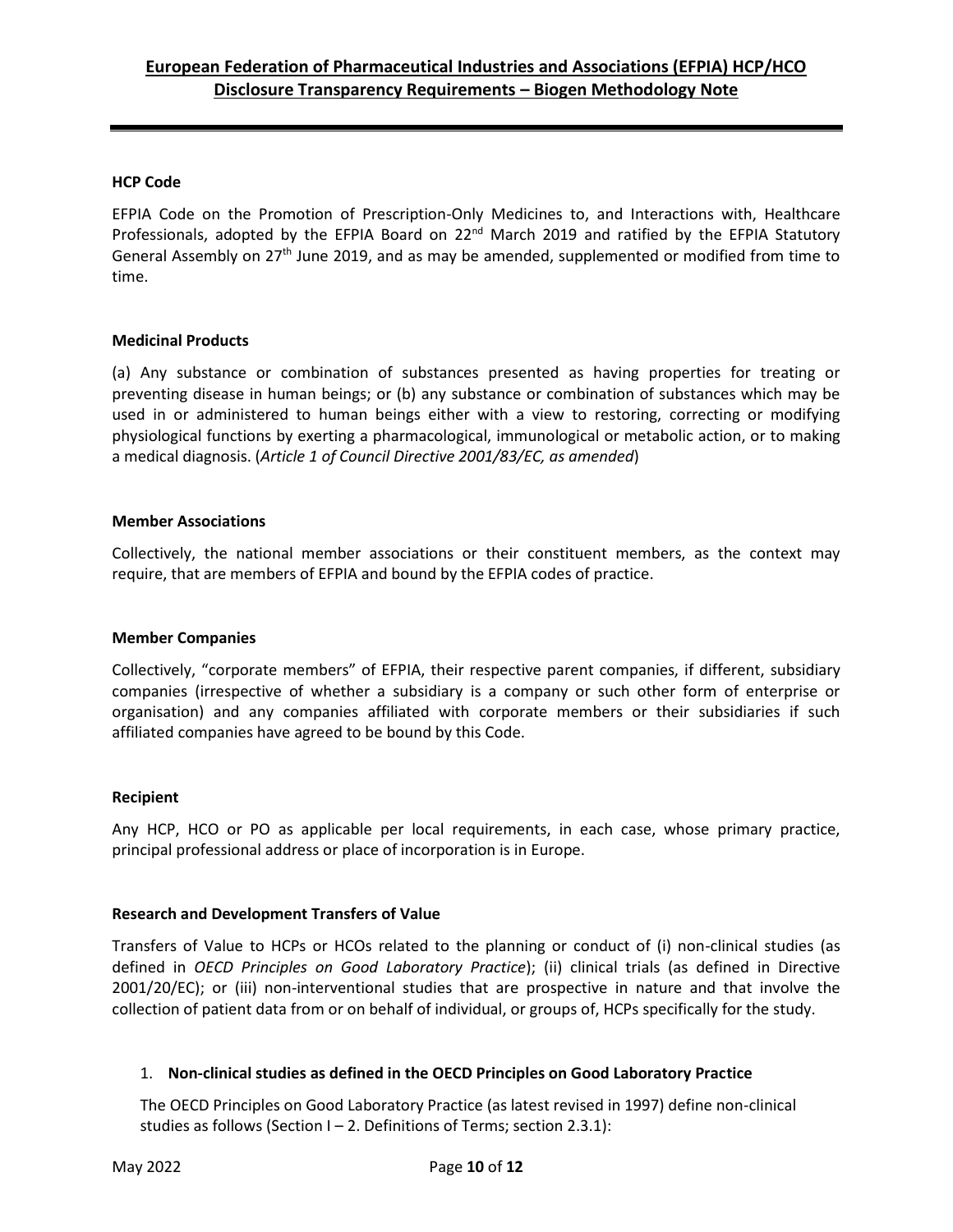### **European Federation of Pharmaceutical Industries and Associations (EFPIA) HCP/HCO Disclosure Transparency Requirements – Biogen Methodology Note**

*Non-clinical health and environmental safety study, henceforth referred to simply as "study", means an experiment or set of experiments in which a test item is examined under laboratory conditions or in the environment to obtain data on its properties and/or its safety, intended for submission to appropriate regulatory authorities.* 

For complete reference, see [www.oecd.org](http://www.oecd.org/)

#### 2. **Clinical trials (as defined in Directive 2001/20/EC)**

The EU Directive 2001/20/EC (Article 2(a)) defines clinical trials as:

*any investigation in human subjects intended to discover or verify the clinical, pharmacological and/or other pharmaco-dynamic effects of one or more investigational medicinal product(s), and/or to identify any adverse reactions to one or more investigational medicinal product(s) and/or to study absorption, distribution, metabolism and excretion of one or more investigational medicinal product(s) with the object of ascertaining its (their) safety and/or efficacy.* 

For complete reference, see [EUR-lex.europa.eu.](http://eur-lex.europa.eu/)

#### 3. **Non-interventional studies**

The EU Directive 2001/20/EC (Article 2(c)) defines non-interventional trials as:

*Study (ies) where the medicinal product(s) is (are) prescribed in the usual manner in accordance*  with the terms of the marketing authorisation. The assignment of the patient to a particular *therapeutic strategy is not decided in advance by a trial protocol but falls within current practice*  and the prescription of the medicine is clearly separated from the decision to include the patient *in the study. No additional diagnostic or monitoring procedures shall be applied to the patients and epidemiological methods shall be used for the analysis of collected data.*

#### **Transfers of Value**

Direct and indirect transfers of value, whether in cash, in kind or otherwise, made, whether for promotional purposes or otherwise, in connection with the development and sale of generic or branded prescription-only Medicinal Products exclusively for human use. Direct transfers of value are those made directly by a Member Company for the benefit of a Recipient. Indirect transfers of value are those made on behalf of a Member Company for the benefit of a Recipient, where the identity of such Member Company is known to or can be identified by the Recipient.